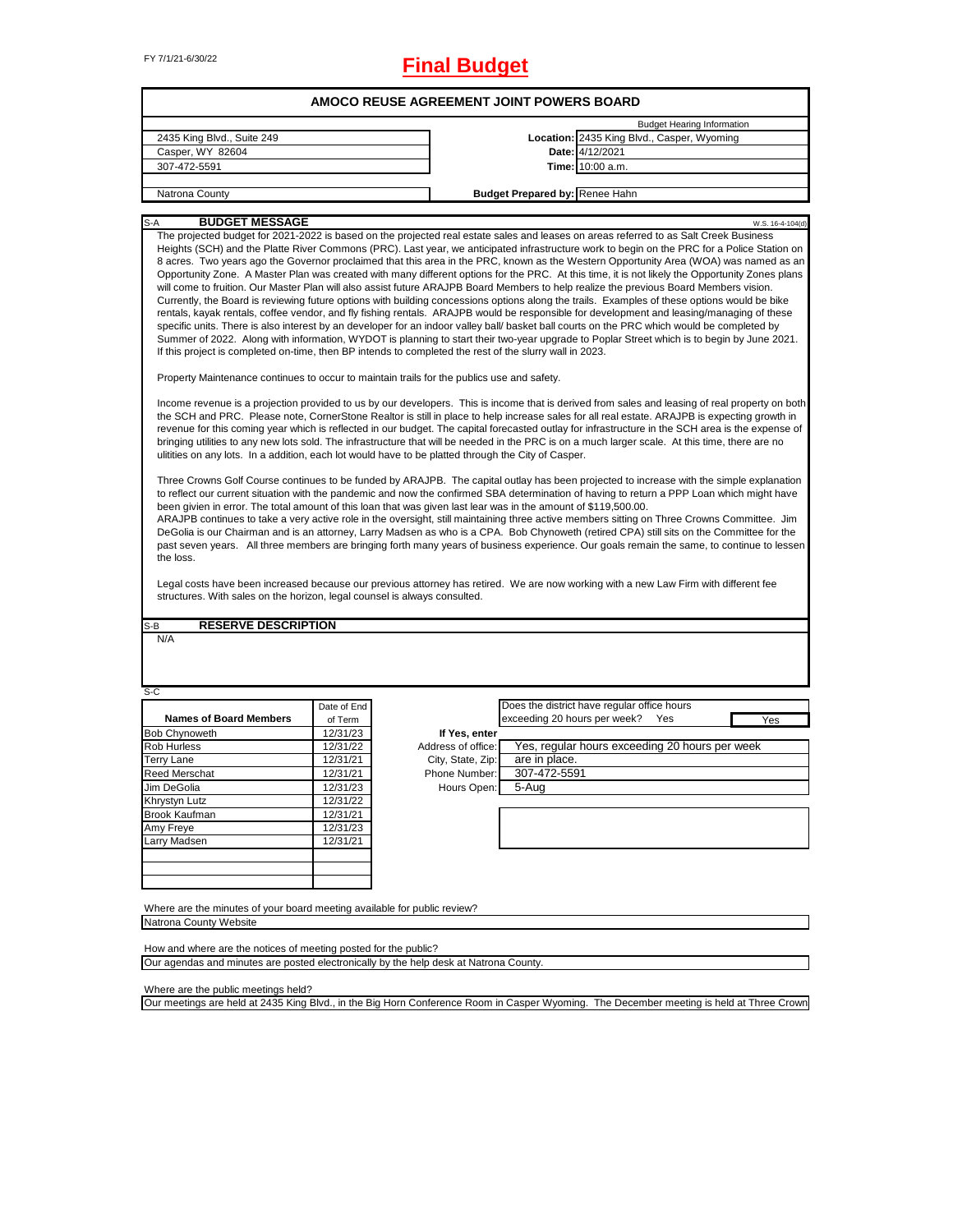### **FINAL BUDGET SUMMARY**

|       | <b>OVERVIEW</b>                                             | 2019-2020<br>Actual | 2020-2021<br>Estimated | 2021-2022<br>Proposed | Final Approval |
|-------|-------------------------------------------------------------|---------------------|------------------------|-----------------------|----------------|
|       |                                                             |                     |                        |                       |                |
| $S-1$ | <b>Total Budgeted Expenditures</b>                          | \$924,710           | \$6,314,600            | \$6,072,674           | \$6,072,674    |
| $S-2$ | <b>Total Principal to Pay on Debt</b>                       | \$0                 | \$0                    | \$0                   | \$0            |
| $S-3$ | <b>Total Change to Restricted Funds</b>                     | \$0                 | \$0                    | \$0                   | \$0            |
|       |                                                             |                     |                        |                       |                |
| $S-4$ | <b>Total General Fund and Forecasted Revenues Available</b> | \$10,114,237        | \$11,541,788           | \$12,037,361          | \$12,037,361   |
|       |                                                             |                     |                        |                       |                |
| $S-5$ | Amount requested from County Commissioners                  | \$0                 | \$0 <sub>1</sub>       | \$0                   | \$0            |
|       |                                                             |                     |                        |                       |                |
| $S-6$ | <b>Additional Funding Needed:</b>                           |                     |                        | \$0                   | \$0            |

|        | <b>REVENUE SUMMARY</b>                       |             | 2020-2021<br>Estimated                   | 2021-2022<br>Proposed | <b>Final Approval</b> |
|--------|----------------------------------------------|-------------|------------------------------------------|-----------------------|-----------------------|
|        |                                              | Actual      |                                          |                       |                       |
| $S-7$  | <b>Operating Revenues</b>                    | \$37,394    | \$1,485,333                              | \$2,239,714           | \$2,239,714           |
| $S-8$  | Tax levy (From the County Treasurer)         | \$0         | \$0                                      | \$0                   | \$0                   |
| $S-9$  | <b>Government Support</b>                    | \$0         | \$0                                      | \$0                   | \$0                   |
| $S-10$ | <b>Grants</b>                                | \$0         | \$0                                      | \$0                   | \$0                   |
| $S-11$ | Other County Support (Not from Co. Treas.)   | \$0         | \$0                                      | \$0                   | \$0                   |
| $S-12$ | <b>Miscellaneous</b>                         | \$167,223   | \$146,835                                | \$237,447             | \$237.447             |
| $S-13$ | <b>Other Forecasted Revenue</b>              | \$0         | \$0                                      | \$0                   | \$0                   |
|        |                                              |             |                                          |                       |                       |
| $S-14$ | <b>Total Revenue</b>                         | \$204,617   | \$1,632,168                              | \$2,477,161           | \$2,477,161           |
|        | FY 7/1/21-6/30/22                            |             | AMOCO REUSE AGREEMENT JOINT POWERS BOARD |                       |                       |
|        | <b>EXPENDITURE SUMMARY</b>                   | 2019-2020   | 2020-2021                                | 2021-2022             | <b>Final Approval</b> |
|        |                                              | Actual      | Estimated                                | Proposed              |                       |
|        |                                              |             |                                          |                       |                       |
| $S-15$ | <b>Capital Outlay</b>                        | \$349,000   | \$3,100,000                              | \$2,725,000           | \$2,725,000           |
| $S-16$ | Interest and Fees On Debt                    | \$79        | \$60                                     | \$120                 | \$120                 |
| $S-17$ | <b>Administration</b>                        | \$123,393   | \$702,980                                | \$834,114             | \$834,114             |
| $S-18$ | <b>Operations</b>                            | \$410,573   | \$2,462,600                              | \$2,462,540           | \$2,462,540           |
| $S-19$ | <b>Indirect Costs</b>                        | \$41,665    | \$48,960                                 | \$50.900              | \$50,900              |
| S-20R  | <b>Expenditures paid by Reserves</b>         | \$0         | \$0                                      | \$0                   | \$0                   |
| $S-20$ | <b>Total Expenditures</b>                    | \$924,710   | \$6,314,600                              | \$6,072,674           | \$6,072,674           |
|        |                                              | 2019-2020   | 2020-2021                                | 2021-2022             |                       |
|        | <b>DEBT SUMMARY</b>                          | Actual      | Estimated                                | Proposed              | <b>Final Approval</b> |
|        |                                              |             |                                          |                       |                       |
| $S-21$ | <b>Principal Paid on Debt</b>                | \$0         | \$0                                      | \$0                   | \$0                   |
|        |                                              |             |                                          |                       |                       |
|        | <b>CASH AND INVESTMENTS</b>                  | 2019-2020   | 2020-2021                                | 2021-2022             | <b>Final Approval</b> |
|        |                                              | Actual      | Estimated                                | Proposed              |                       |
| $S-22$ | <b>TOTAL GENERAL FUNDS</b>                   | \$9.909.620 | \$9.909.620                              | \$9.560.200           | \$9,560,200           |
|        |                                              |             |                                          |                       |                       |
|        | <b>Summary of Reserve Funds</b>              |             |                                          |                       |                       |
| $S-23$ | <b>Beginning Balance in Reserve Accounts</b> |             |                                          |                       |                       |
| $S-24$ | a. Sinking and Debt Service Funds            | \$0         | \$0                                      | \$0                   | \$0                   |
| $S-25$ | b. Reserves                                  | \$0         | \$0                                      | \$0                   | \$0                   |
| $S-26$ | c. Bond Funds                                | \$0         | \$0                                      | \$0                   | \$0                   |
|        | Total Reserves (a+b+c)                       | \$0         | \$0                                      | \$0                   | \$0                   |
| $S-27$ | Amount to be added                           |             |                                          |                       |                       |
| $S-28$ | a. Sinking and Debt Service Funds            | \$0         | \$0                                      | \$0                   | \$0                   |
| $S-29$ | b. Reserves                                  | \$0         | \$0                                      | \$0                   | \$0                   |
| $S-30$ | c. Bond Funds                                | \$0         | \$0                                      | \$0                   | \$0                   |
|        | Total to be added (a+b+c)                    | \$0         | \$0                                      | \$0                   | \$0                   |
|        |                                              |             |                                          |                       |                       |
| $S-31$ | <b>Subtotal</b>                              | \$0         | \$0                                      | \$0                   | \$0                   |
| $S-32$ | Less Total to be spent                       | \$0         | \$0                                      | \$0                   | \$0                   |
| $S-33$ | TOTAL RESERVES AT END OF FISCAL YEAR         | \$0         | \$0                                      | \$0                   | \$0                   |
|        |                                              |             |                                          |                       | <b>End of Summary</b> |

Terry Lane **Date adopted by Special District** 2014 **Date adopted by Special District** 

*Budget Officer / District Official (if not same as "Submitted by")*

Casper, WY 82604 **DISTRICT ADDRESS:** 2435 King Blvd., Suite 249 **PREPARED BY:** Renee Hahn

**DISTRICT PHONE:** 307-472-5591

1/23/19 *Form approved by Wyoming Department of Audit, Public Funds Division Prepared in compliance with the Uniform Municipal Fiscal Procedures Act (W.S. 16-4-101 through 124) as it applies.*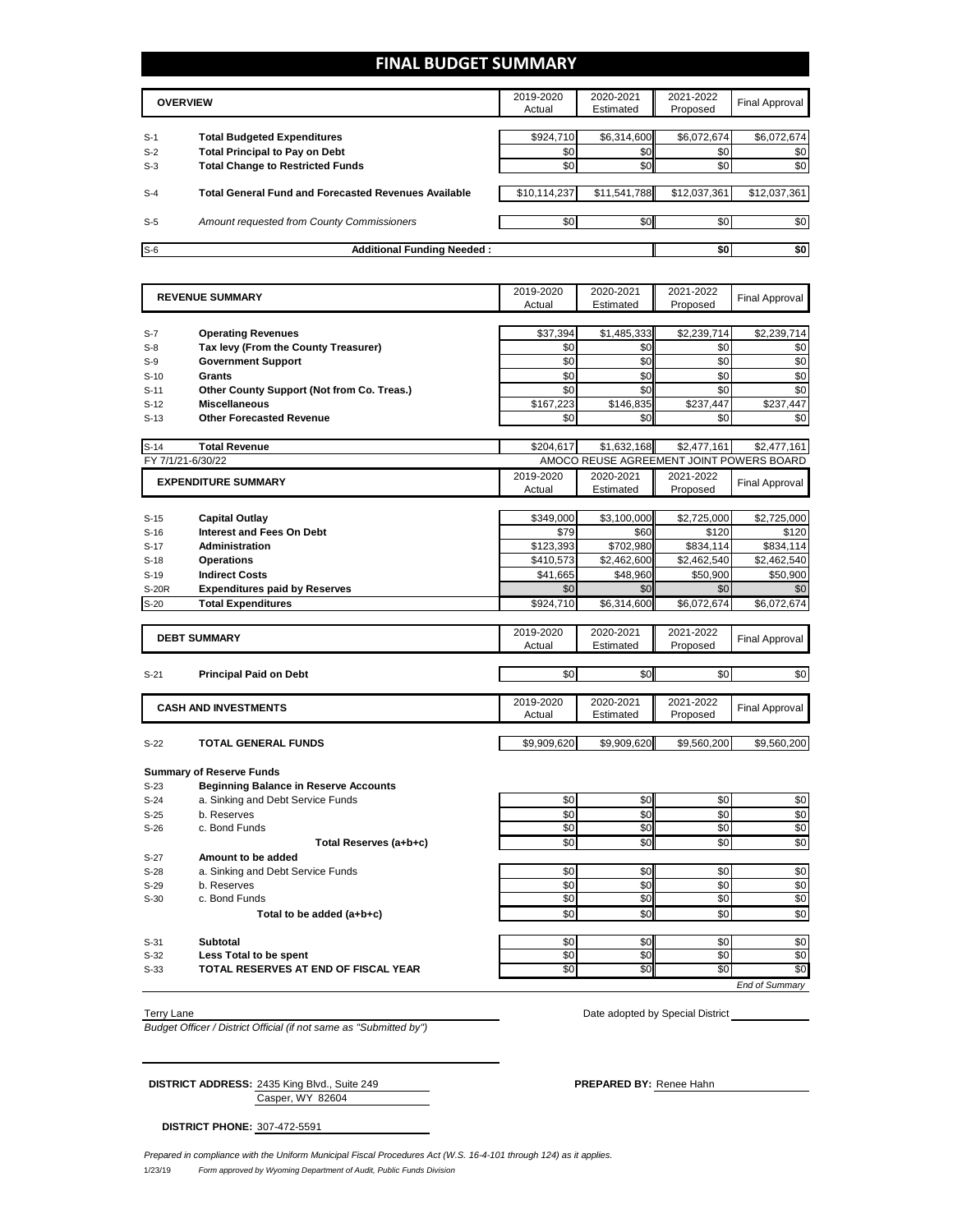AMOCO REUSE AGREEMENT JOINT POWERS BO/

**FYE** 6/30/2022

|                    | <b>NAME OF DISTRICT/BOARD</b>                                |                                 |                     |                         |                         |                       |
|--------------------|--------------------------------------------------------------|---------------------------------|---------------------|-------------------------|-------------------------|-----------------------|
|                    | PROPERTY TAXES AND ASSESSMENTS                               |                                 |                     |                         |                         |                       |
| $R-1$              | <b>Property Taxes and Assessments Received</b>               | <b>DOA Chart</b><br>of Accounts | 2019-2020<br>Actual | 2020-2021<br>Estimated  | 2021-2022<br>Proposed   | <b>Final Approval</b> |
| $R-1.1$            | Tax Levy (From the County Treasurer)                         | 4001                            |                     |                         |                         |                       |
| R-1.2              | Other County Support (see note on the right)                 | 4005                            |                     |                         |                         |                       |
|                    | <b>FORECASTED REVENUE</b>                                    |                                 |                     |                         |                         |                       |
|                    |                                                              |                                 |                     |                         |                         |                       |
|                    |                                                              | <b>DOA Chart</b><br>of Accounts | 2019-2020<br>Actual | 2020-2021<br>Estimated  | 2021-2022<br>Proposed   | <b>Final Approval</b> |
| $R-2$              | <b>Revenues from Other Governments</b>                       |                                 |                     |                         |                         |                       |
| $R - 2.1$          | State Aid                                                    | 4211                            |                     |                         |                         |                       |
|                    | R-2.2 Additional County Aid (non-treasurer)                  | 4237                            |                     |                         |                         |                       |
|                    | R-2.3 City (or Town) Aid                                     | 4237                            |                     |                         |                         |                       |
|                    | R-2.4 Other (Specify)                                        | 4237                            |                     |                         |                         |                       |
| $R - 2.5$<br>$R-3$ | <b>Total Government Support</b><br><b>Operating Revenues</b> |                                 | \$0                 | \$0                     | \$0                     | \$0                   |
| $R - 3.1$          | <b>Customer Charges</b>                                      | 4300                            |                     |                         |                         |                       |
| $R - 3.2$          | Sales of Goods or Services                                   | 4300                            | \$37,394            | \$1,485,333             | \$2,239,714             | \$2,239,714           |
|                    | R-3.3 Other Assessments                                      | 4503                            |                     |                         |                         |                       |
| $R - 3.4$          | <b>Total Operating Revenues</b>                              |                                 | \$37,394            | \$1,485,333             | \$2,239,714             | \$2,239,714           |
| $R-4$              | Grants                                                       |                                 |                     |                         |                         |                       |
| $R - 4.1$          | <b>Direct Federal Grants</b>                                 | 4201                            |                     |                         |                         |                       |
|                    | R-4.2 Federal Grants thru State Agencies                     | 4201                            |                     |                         |                         |                       |
|                    | R-4.3 Grants from State Agencies                             | 4211                            |                     |                         |                         |                       |
| $R - 4.4$          | <b>Total Grants</b>                                          |                                 | \$0                 | \$0                     | \$0                     | \$0                   |
| $R-5$              | <b>Miscellaneous Revenue</b>                                 |                                 |                     |                         |                         |                       |
| $R - 5.1$          | Interest                                                     | 4501                            | \$167,223           | \$146,835               | \$163,767               | \$163,767             |
|                    | R-5.2 Other: Specify<br>Golf Cart Lease Repayme              | 4500                            | \$0                 | \$0                     | \$73,680                | \$73,680              |
| $R-5.3$            | Other: Additional                                            |                                 |                     |                         |                         |                       |
| $R-5.4$            | <b>Total Miscellaneous</b>                                   |                                 | \$167,223           | \$146,835               | \$237,447               | \$237,447             |
| $R - 5.5$          | <b>Total Forecasted Revenue</b>                              |                                 | \$204,617           | $\overline{$}1,632,168$ | $\overline{$}2,477,161$ | \$2,477,161           |
| $R-6$              | <b>Other Forecasted Revenue</b>                              |                                 |                     |                         |                         |                       |
| $R-6.1$            | a. Other past due as estimated by Co. Treas.                 | 4004                            |                     |                         |                         |                       |
| $R-6.2$            | b. Other forecasted revenue (specify):                       |                                 |                     |                         |                         |                       |
| $R-6.3$            |                                                              | 4500                            |                     |                         |                         |                       |
| $R-6.4$            |                                                              | 4500                            |                     |                         |                         |                       |
| $R-6.5$            |                                                              |                                 |                     |                         |                         |                       |
| $R-6.6$            | Total Other Forecasted Revenue (a+b)                         |                                 | \$0                 | \$0                     | \$0                     | \$0                   |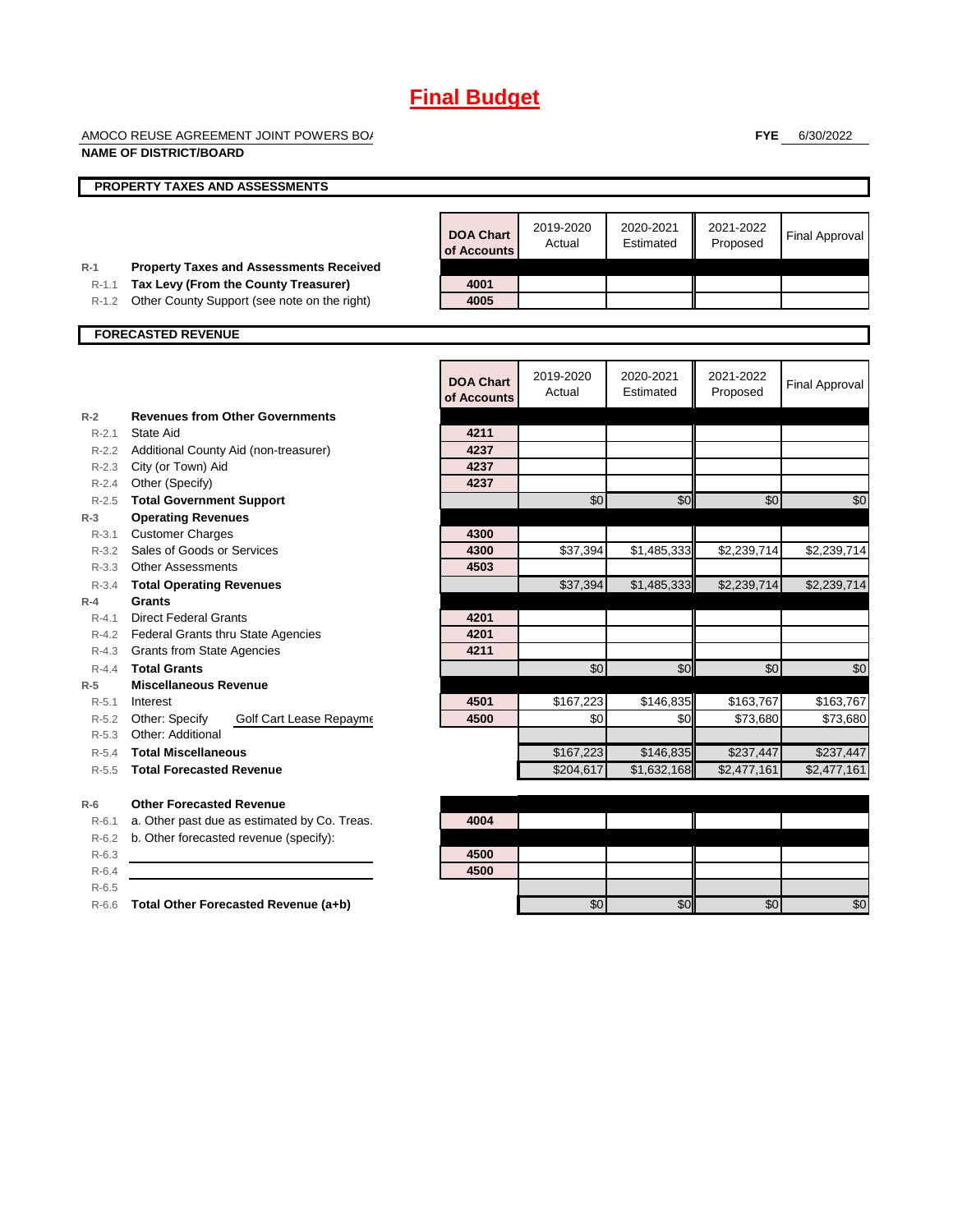#### **CAPITAL OUTLAY BUDGET**

| $E-1$     | <b>Capital Outlay</b>               |      |
|-----------|-------------------------------------|------|
| $E - 1.1$ | <b>Real Property</b>                | 6201 |
| $E - 1.2$ | Vehicles                            | 6210 |
| $E-1.3$   | <b>Office Equipment</b>             | 6211 |
| $E - 1.4$ | Other (Specify)                     |      |
| $E - 1.5$ | <b>SCH &amp; PRC Infrastructure</b> | 6200 |
| $E-1.6$   | <b>Golf Course</b>                  | 6200 |
| $E - 1.7$ |                                     |      |
| $E - 1.8$ | <b>TOTAL CAPITAL OUTLAY</b>         |      |
|           |                                     |      |

|           |                                     | <b>DOA Chart</b><br>of Accounts | 2019-2020<br>Actual | 2020-2021<br>Estimated | 2021-2022<br>Proposed | Final Approval |
|-----------|-------------------------------------|---------------------------------|---------------------|------------------------|-----------------------|----------------|
|           | <b>Capital Outlay</b>               |                                 |                     |                        |                       |                |
| $E - 1.1$ | <b>Real Property</b>                | 6201                            |                     |                        |                       |                |
| $E - 1.2$ | Vehicles                            | 6210                            |                     |                        |                       |                |
| $E - 1.3$ | <b>Office Equipment</b>             | 6211                            |                     |                        |                       |                |
| $E - 1.4$ | Other (Specify)                     |                                 |                     |                        |                       |                |
| $E-1.5$   | <b>SCH &amp; PRC Infrastructure</b> | 6200                            | \$15,000            | \$2,400,000            | \$2,000,000           | \$2,000,000    |
| $E - 1.6$ | <b>Golf Course</b>                  | 6200                            | \$334,000           | \$700,000              | \$725,000             | \$725,000      |
| $E - 1.7$ |                                     |                                 |                     |                        |                       |                |
| $E-1.8$   | <b>TOTAL CAPITAL OUTLAY</b>         |                                 | \$349,000           | \$3,100,000            | \$2,725,000           | \$2,725,000    |

#### **ADMINISTRATION BUDGET**

|           |                                      | <b>DOA Chart</b><br>of Accounts | 2019-2020<br>Actual | 2020-2021<br>Estimated | 2021-2022<br>Proposed | <b>Final Approval</b> |
|-----------|--------------------------------------|---------------------------------|---------------------|------------------------|-----------------------|-----------------------|
| $E-2$     | <b>Personnel Services</b>            |                                 |                     |                        |                       |                       |
| $E - 2.1$ | Administrator                        | 7002                            | \$85,367            | \$90,000               | \$94,200              | \$94,200              |
| $E - 2.2$ | Secretary                            | 7003                            |                     |                        |                       |                       |
| $E - 2.3$ | Clerical                             | 7004                            |                     |                        |                       |                       |
| $E - 2.4$ | Other (Specify)                      |                                 |                     |                        |                       |                       |
| $E-2.5$   |                                      | 7005                            |                     |                        |                       |                       |
| $E - 2.6$ |                                      | 7005                            |                     |                        |                       |                       |
| $E - 2.7$ |                                      |                                 |                     |                        |                       |                       |
| $E-3$     | <b>Board Expenses</b>                |                                 |                     |                        |                       |                       |
| $E - 3.1$ | Travel                               | 7011                            |                     |                        |                       |                       |
| $E - 3.2$ | Mileage                              | 7012                            |                     |                        |                       |                       |
| $E - 3.3$ | Other (Specify)                      |                                 |                     |                        |                       |                       |
| $E - 3.4$ |                                      | 7013                            |                     |                        |                       |                       |
| $E - 3.5$ |                                      | 7013                            |                     |                        |                       |                       |
| $E - 3.6$ |                                      |                                 |                     |                        |                       |                       |
| $E-4$     | <b>Contractual Services</b>          |                                 |                     |                        |                       |                       |
| $E - 4.1$ | Legal                                | 7021                            | \$3,690             | \$24,000               | \$24,000              | \$24,000              |
| $E - 4.2$ | Accounting/Auditing                  | 7022                            | \$25,245            | \$35,980               | \$36,000              | \$36,000              |
| $E - 4.3$ | Other (Specify)                      |                                 |                     |                        |                       |                       |
| $E - 4.4$ | <b>Selling Costs</b>                 | 7023                            | \$5,000             | \$542,000              | \$663,414             | \$663,414             |
| $E-4.5$   | <b>Other Professional Service</b>    | 7023                            | \$500               | \$1,200                | \$1,200               | \$1,200               |
| $E-4.6$   |                                      |                                 |                     |                        |                       |                       |
| $E-5$     | <b>Other Administrative Expenses</b> |                                 |                     |                        |                       |                       |
| $E - 5.1$ | <b>Office Supplies</b>               | 7031                            | \$1,789             | \$5,300                | \$10,800              | \$10,800              |
| $E - 5.2$ | Office equipment, rent & repair      | 7032                            |                     |                        |                       |                       |
| $E - 5.3$ | Education                            | 7033                            | \$0                 | \$0                    | \$0                   |                       |
| $E - 5.4$ | Registrations                        | 7034                            |                     |                        |                       |                       |
| $E - 5.5$ | Other (Specify)                      |                                 |                     |                        |                       |                       |
| $E-5.6$   | <b>Public Notices</b>                | 7035                            | \$0                 | \$1,200                | \$1,200               | \$1,200               |
| $E - 5.7$ | Marketing                            | 7035                            | $\overline{$}1,802$ | \$3,300                | \$3,300               | \$3,300               |
| $E - 5.8$ |                                      |                                 |                     |                        |                       |                       |
| $E-6$     | <b>TOTAL ADMINISTRATION</b>          |                                 | \$123,393           | \$702,980              | \$834,114             | \$834,114             |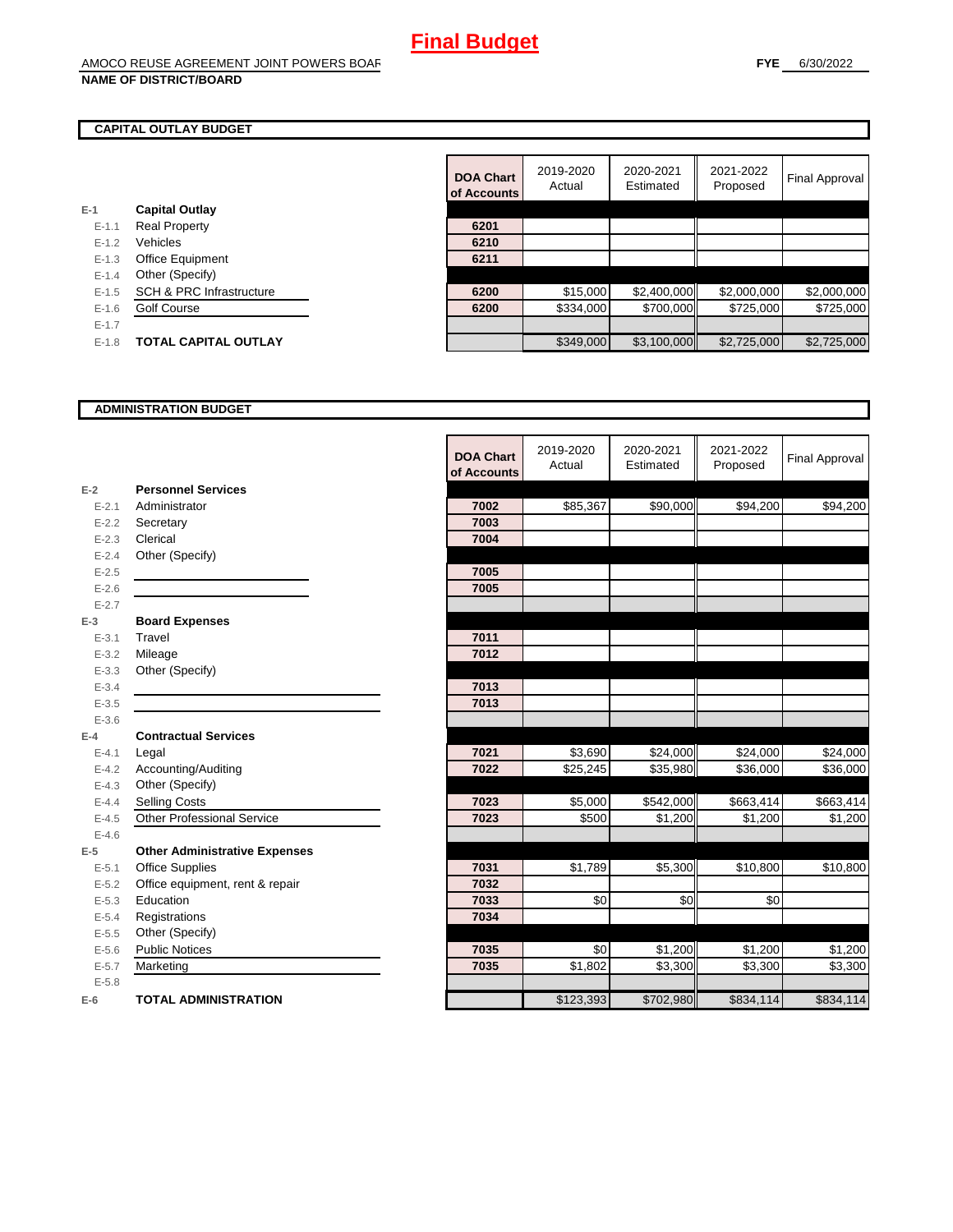#### **OPERATIONS BUDGET**

|                      |                                        | <b>DOA Chart</b><br>of Accounts | 2019-2020<br>Actual | 2020-2021<br>Estimated  | 2021-2022<br>Proposed | <b>Final Approval</b> |
|----------------------|----------------------------------------|---------------------------------|---------------------|-------------------------|-----------------------|-----------------------|
| $E-7$                | <b>Personnel Services</b>              |                                 |                     |                         |                       |                       |
| $E - 7.1$            | Wages--Operations                      | 7202                            |                     |                         |                       |                       |
| $E - 7.2$            | <b>Service Contracts</b>               | 7203                            |                     |                         |                       |                       |
| $E - 7.3$            | Other (Specify)                        |                                 |                     |                         |                       |                       |
| $E - 7.4$            |                                        | 7204                            |                     |                         |                       |                       |
| $E - 7.5$            |                                        | 7204                            |                     |                         |                       |                       |
| $E - 7.6$            |                                        |                                 |                     |                         |                       |                       |
| E-8                  | <b>Travel</b>                          |                                 |                     |                         |                       |                       |
| $E - 8.1$            | Mileage                                | 7211                            |                     |                         |                       |                       |
| $E - 8.2$            | Other (Specify)                        |                                 |                     |                         |                       |                       |
| $E - 8.3$            | <b>Travel &amp; Training</b>           | 7212                            | \$0                 | \$3,000                 | \$3,000               | \$3,000               |
| $E - 8.4$            |                                        | 7212                            |                     |                         |                       |                       |
| $E - 8.5$            |                                        |                                 |                     |                         |                       |                       |
| E-9                  | <b>Operating supplies (List)</b>       |                                 |                     |                         |                       |                       |
| $E - 9.1$            |                                        | 7220                            |                     |                         |                       |                       |
| $E - 9.2$            |                                        | 7220                            |                     |                         |                       |                       |
| $E - 9.3$            |                                        | 7220                            |                     |                         |                       |                       |
| $E - 9.4$            |                                        | 7220                            |                     |                         |                       |                       |
| $E - 9.5$            |                                        |                                 |                     |                         |                       |                       |
| $E-10$               | <b>Program Services (List)</b>         |                                 |                     |                         |                       |                       |
| $E-10.1$             |                                        | 7230                            |                     |                         |                       |                       |
| $E-10.2$             |                                        | 7230                            |                     |                         |                       |                       |
| $E-10.3$             |                                        | 7230                            |                     |                         |                       |                       |
| $E-10.4$<br>$E-10.5$ |                                        | 7230                            |                     |                         |                       |                       |
|                      |                                        |                                 |                     |                         |                       |                       |
| $E-11$               | <b>Contractual Arrangements (List)</b> |                                 |                     |                         |                       |                       |
| $E-11.1$<br>$E-11.2$ |                                        | 7400<br>7400                    |                     |                         |                       |                       |
| $E-11.3$             |                                        | 7400                            |                     |                         |                       |                       |
| $E-11.4$             |                                        | 7400                            |                     |                         |                       |                       |
| $E-11.5$             |                                        |                                 |                     |                         |                       |                       |
| $E-12$               | <b>Other operations (Specify)</b>      |                                 |                     |                         |                       |                       |
| $E-12.1$             | Remediation - SCH                      | 7450                            | \$0                 | \$450,000               | \$450,000             | \$450,000             |
| $E-12.2$             | <b>Remediation - PRC</b>               | 7450                            | \$405,007           | $\overline{$2,000,000}$ | \$2,000,000           | \$2,000,000           |
| $E-12.3$             | Property Maintainance                  | 7450                            | \$5,566             | \$9,600                 | \$9,540               | \$9,540               |
| $E-12.4$             |                                        | 7450                            |                     |                         |                       |                       |
| $E-12.5$             |                                        |                                 |                     |                         |                       |                       |
| E-13                 | <b>TOTAL OPERATIONS</b>                |                                 | \$410,573           | \$2,462,600             | \$2,462,540           | \$2,462,540           |
|                      |                                        |                                 |                     |                         |                       |                       |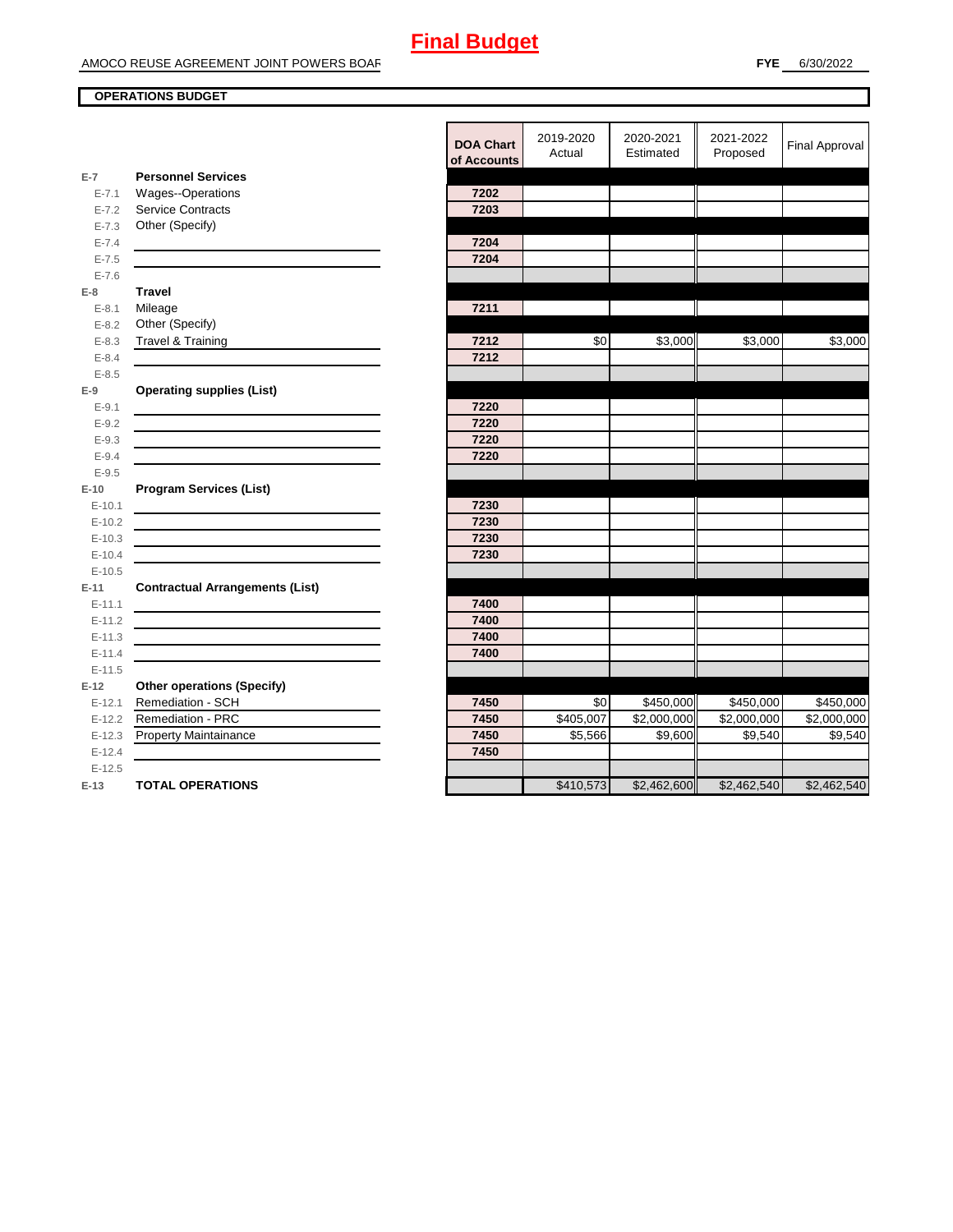#### **INDIRECT COSTS BUDGET**

|          |                              | <b>DOA Chart</b><br>of Accounts | 2019-2020<br>Actual | 2020-2021<br>Estimated | 2021-2022<br>Proposed | Final Approval |
|----------|------------------------------|---------------------------------|---------------------|------------------------|-----------------------|----------------|
| $E-14$   | Insurance                    |                                 |                     |                        |                       |                |
| $E-14.1$ | Liability                    | 7502                            | \$6,297             | \$6,200                | \$6,800               | \$6,800        |
| $E-14.2$ | Buildings and vehicles       | 7503                            |                     |                        |                       |                |
| $E-14.3$ | Equipment                    | 7504                            |                     |                        |                       |                |
| $E-14.4$ | Other (Specify)              |                                 |                     |                        |                       |                |
| $E-14.5$ |                              | 7505                            |                     |                        |                       |                |
| $E-14.6$ |                              | 7505                            |                     |                        |                       |                |
| $E-14.7$ |                              |                                 |                     |                        |                       |                |
| $E-15$   | Indirect payroll costs:      |                                 |                     |                        |                       |                |
| $E-15.1$ | FICA (Social Security) taxes | 7511                            | \$6,426             | \$7,200                | \$7,200               | \$7,200        |
| $E-15.2$ | <b>Workers Compensation</b>  | 7512                            | \$1,404             | \$1,960                | \$2,400               | \$2,400        |
| $E-15.3$ | <b>Unemployment Taxes</b>    | 7513                            |                     |                        | \$4,500               | \$4,500        |
| $E-15.4$ | Retirement                   | 7514                            |                     |                        |                       |                |
| $E-15.5$ | <b>Health Insurance</b>      | 7515                            | \$24,595            | \$30,000               | \$30,000              | \$30,000       |
| $E-15.6$ | Other (Specify)              |                                 |                     |                        |                       |                |
| $E-15.7$ | Payroll Expenses             | 7516                            | \$2,943             | \$3,600                |                       |                |
| $E-15.8$ |                              | 7516                            |                     |                        |                       |                |
| $E-15.9$ |                              |                                 |                     |                        |                       |                |
|          |                              |                                 |                     |                        |                       |                |
| $E-17$   | <b>TOTAL INDIRECT COSTS</b>  |                                 | \$41,665            | \$48,960               | \$50,900              | \$50,900       |

#### **DEBT SERVICE BUDGET**

|         |                           | <b>DOA Chart</b><br>of Accounts | 2019-2020<br>Actual | 2020-2021<br>Estimated | 2021-2022<br>Proposed | Final Approval |
|---------|---------------------------|---------------------------------|---------------------|------------------------|-----------------------|----------------|
|         | <b>Debt Service</b>       |                                 |                     |                        |                       |                |
| $D-1.1$ | Principal                 | 6401                            |                     |                        |                       |                |
| $D-1.2$ | Interest                  | 6410                            |                     |                        |                       |                |
| $D-1.3$ | Fees                      | 6420                            | \$79                | <b>\$60</b>            | \$120                 | \$120          |
|         | <b>TOTAL DEBT SERVICE</b> |                                 | \$79                | \$60                   | \$120                 | \$120          |

**D-1 Debt Service** D-1.1 Principal

D-1.2 **Interest** 

**D-2 TOTAL DEBT SERVICE**